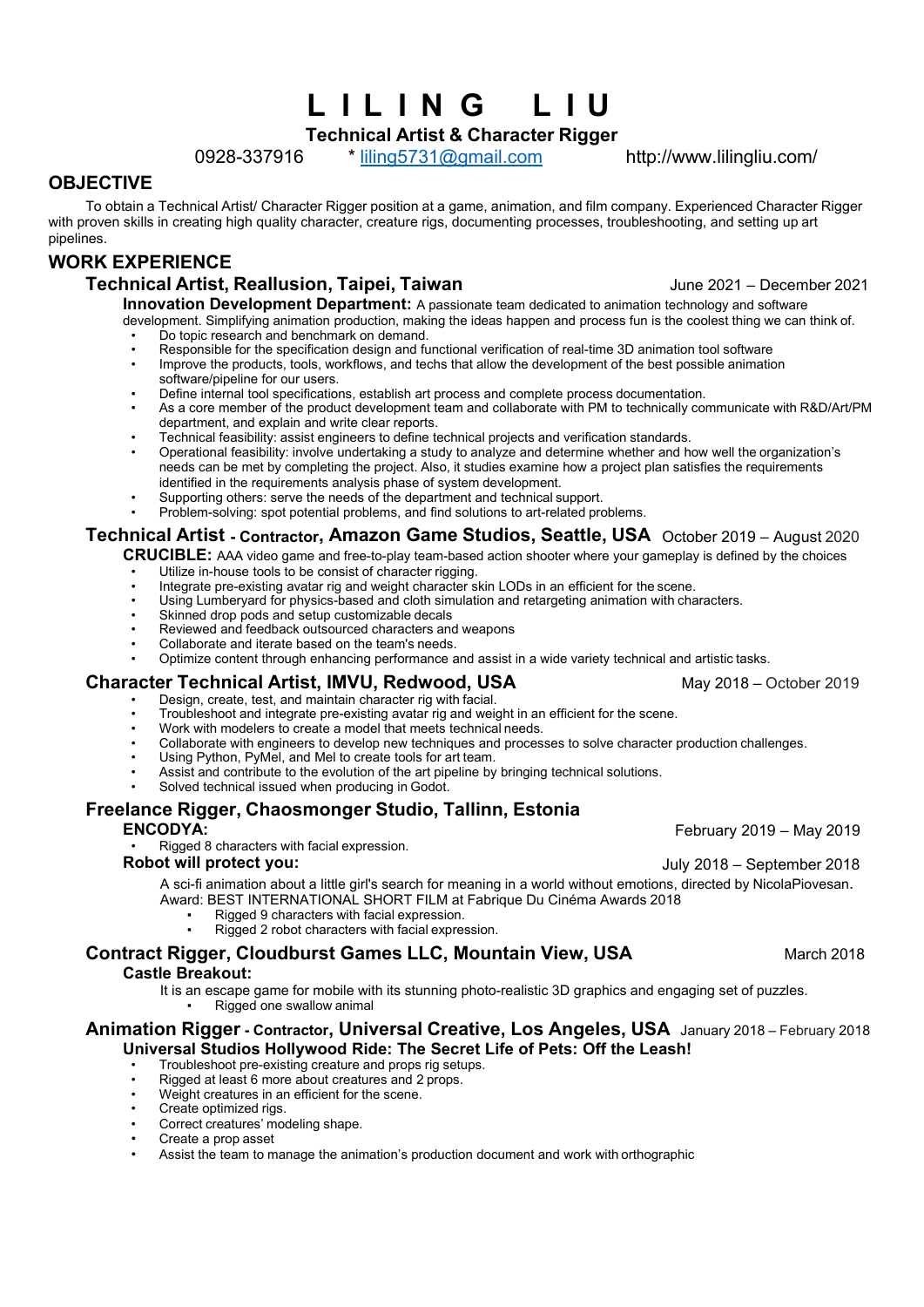| <b>TOOMMOOD AT GOG MINOR THEFOLDI DOORGIT, OUT FRINGSOO, OOA</b><br><b>PLASMAworlds: BlastBox:</b>                                                                                                                                       | $0$ uno $2011$                 |
|------------------------------------------------------------------------------------------------------------------------------------------------------------------------------------------------------------------------------------------|--------------------------------|
| Creating a prototype of a PLASMAworlds game in Gear virtual reality using Maya and Unreal.<br>Rigged for 2 creatures.                                                                                                                    |                                |
| Animated and Rigged for 4 plants.<br>Baked Animation and export FBX to Unreal.<br>Solved technical issued when producing an animation in Unreal.                                                                                         |                                |
| Freelance Rigger, Kinosys Films, London<br>KIDDO:                                                                                                                                                                                        | May 2017 - June 2017           |
| It is a sci-fi action /adventure film, directed by Tito Fernandes.<br>Awards: FilmShortage, OFFICIAL SELECTION PITCH TO SCREEN FILM AWARDS 2018<br>Rigged one the character with facial expression                                       |                                |
| <b>Freelance Character Rigger</b><br>3D Character, creature, prop, mechanical rigging, facial expression<br>Animation, modeling, 2D Character rigging<br>Cloth, hair simulation, deformation                                             | May 2016 - Present             |
| <b>PROJECTS</b>                                                                                                                                                                                                                          |                                |
| <b>Rigger - Bloodline Generations</b>                                                                                                                                                                                                    | January 2018 – September 2018  |
| It is an arena brawler and the game will be played with the majority of ability being skillshot.<br>Rigged for 5 game characters                                                                                                         |                                |
| Technical Artist/ Animator- Collaborated between Academy of Art University school, Norman Rockwell Museum,<br>and Tony DiTerlizzi to create game projects.                                                                               |                                |
| Four Freedoms, San Francisco, CA<br>Creating a VR game using Maya and Unity.<br>Rigged and Animated for 3 props.<br>Baked Animation and export FBX to Unity.                                                                             | September 2017 - November 2017 |
| <b>Magic Mirror, San Francisco, CA</b>                                                                                                                                                                                                   | September 2017 - October 2017  |
| Creating an interactive game using Kinect for Tony DiTerlizzi exhibit.<br>Created a full facial rig with self-modeled facial.<br>Rigged 2 characters with facial rigging.<br>$\circ$<br>Solved technical issued when producing in Unity. |                                |
| Technical Artist/ Rigger, Animator - Collaborated with a group of students in various of game projects in AAU.                                                                                                                           |                                |
| Patronus, San Francisco, CA<br>Creating iOS/Android platform survival, hack and slash, action RPG in a dark atmosphere of a sci-fi/cyberpunk<br>universe game project using Maya and Unreal.<br>Rigged one character.                    | February 2017 - August 2017    |
| Baked Animation and export FBX to Unreal.                                                                                                                                                                                                |                                |
| Might&Blade, San Francisco, CA<br>Creating combat tactical game project using Maya and Unity.<br>Rigged for 2 Characters and 2 props.                                                                                                    | February 2017 - May 2017       |
| Sprocket, San Francisco, CA                                                                                                                                                                                                              | April 2017                     |
| Creating puzzle game project.<br>Rigged and Animated for one character.<br>Baked Animation and export FBX to game engine.                                                                                                                |                                |
| Greedylsland, San Francisco, CA                                                                                                                                                                                                          | February 2017 - April 2017     |
| Creating combat game project using Maya and Unreal.<br>Rigged for 4 about characters.<br>های میکن از استفاده باشد.                                                                                                                       |                                |

- Rigged at least 8 more about characters. • Solved technical issued when producing in Unity and baked animation and export FBX
- 

**GreedyIsland(Mobile Game)**

of each map.

- Oversee task operations of the art team • Communicated and collaborate with art team and engineers team
- Arranged documents and assists with the preparation and control of production budgets

# **Intern Technical Artist, Mind Traveler Design, San Francisco, USA** June 2017 – December 2017

It is a PVP shooting MOBA mobile game and players pick their own character to defeat opponents according to the gold

**Freelance First Lead Rigger, SPYDAWICK, Toronto, Canada** August 2017 – March 2018

- Rigged 6 about characters and creatures
- Oversee task operations of the rigging team
- Review assets regularly, and providing feedback to ensure quality deliverables with Lead Character Artist
- Translate language with peers about artwork

**Technical Artist, T- nexus Studio, San Francisco, CA** June 2017 – December 2018

- 
- Animated and Rigged for 4 props.<br>∂ Baked Animation and export FBX to Unreal.